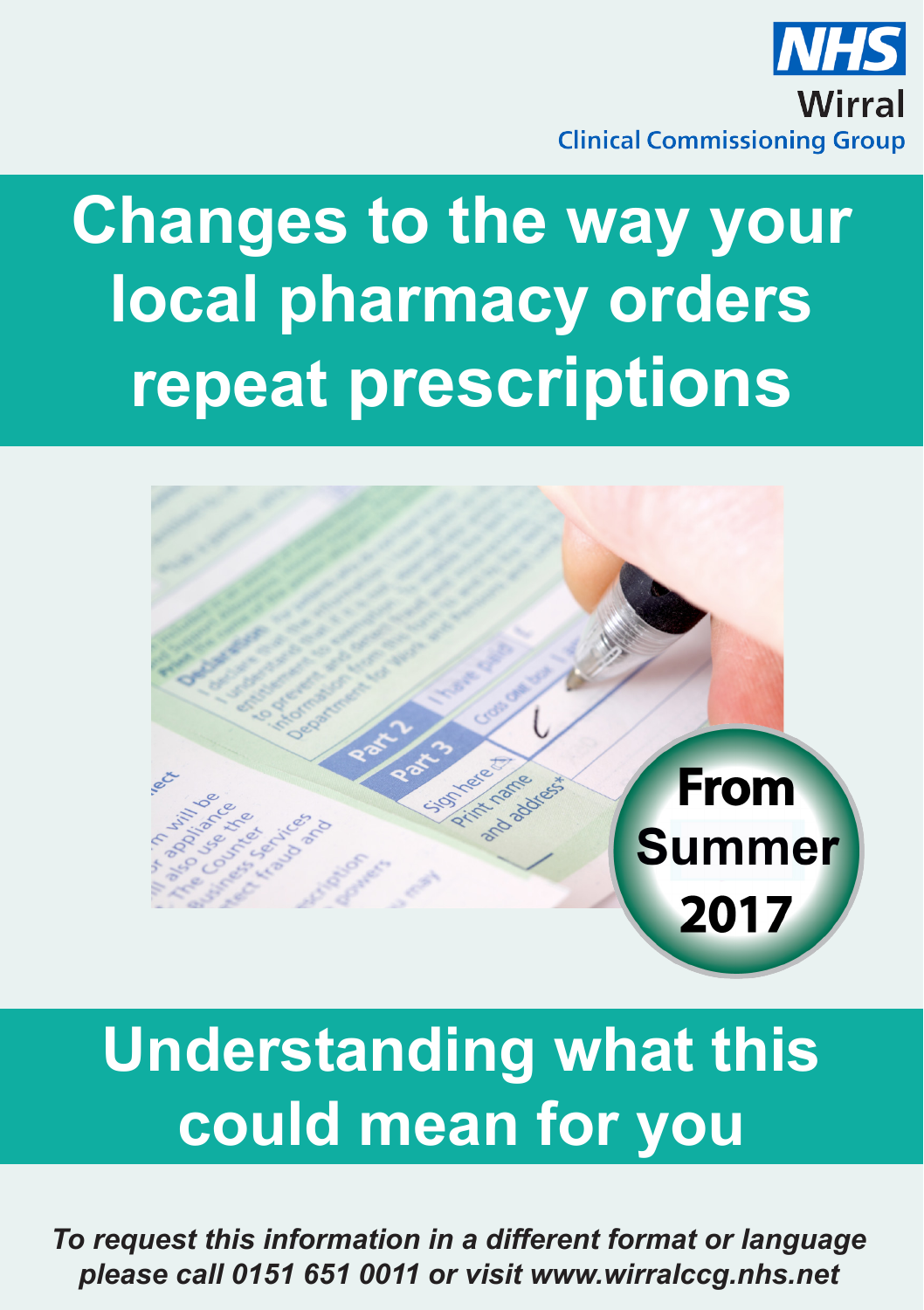### **What are repeat prescriptions?**

A **repeat prescription** allows you to get your regular medication without having to see your doctor each time.

# **What is changing?**

The way repeat prescriptions are ordered is changing.

- Your GP practice will no longer accept repeat prescription requests from your local pharmacy.
- You (or your carer, nominated family member/friend) will have to order your repeat prescription from your GP practice.

# **How do I order my repeat prescription from my GP practice?**

Your repeat prescription will need to be ordered from your GP practice using one of the following options:

#### **• Drop off or post the order slip into your GP practice**

The order slip is the white, tear off part of your repeat prescription (see image on page 3).

If you don't have your order slip please put your request in writing. Please write your full name, date of birth and list the medications you require (including name of the medication and strength).

#### **• Online\***

Ordering online is easier than you think. Your GP practice can help you set this up.

#### **• Mobile App\***

Free mobile apps (such as patient access) are available to download on your smartphone. Once downloaded you can order your repeat prescriptions from the mobile app.

#### **Please note, unfortunately, practices are unable to take prescription requests over the telephone.**

\**Online/Mobile App is not yet available at all Wirral GP practices. If your GP practice does offer one or both of these services then you may need to present identification to your GP practice in order to set this up. Please contact your GP practice for more information.*

# *To be retained by your pharmacy*

*Order slip: To be completed by the patient or carer*

| <b>Pharmacy Stamp</b>                                                                                                                                                 | Age<br>D.o.8 00 y                 | Title, Forename, Surname & Address<br>Patient's name |  | Patient's name                                                                                                                                                    |                                           | Current date<br>Page 1 of 1 |
|-----------------------------------------------------------------------------------------------------------------------------------------------------------------------|-----------------------------------|------------------------------------------------------|--|-------------------------------------------------------------------------------------------------------------------------------------------------------------------|-------------------------------------------|-----------------------------|
|                                                                                                                                                                       | 00/00/0000                        | Patient's full address                               |  | <b>Sample Medical Centre</b><br>Sample Road<br>Wirral                                                                                                             | D.o.B.: 00/00/0000<br>Age: 00 y<br>NHS#   |                             |
| Please don't stamp over age box.<br>Number of days' treatment<br>N.B. Ensure dose is stated                                                                           |                                   | NHS Number:                                          |  | "PLEASE ALLOW 48 HOURS FOR REPEAT PRESCRIPTIONS"<br>Order your medication online 24 hours a day! Ask at reception for an<br>application form!                     |                                           |                             |
| <b>Endorsements</b><br>Atorvastatin 20mg tablets<br>28 tablet<br>take one daily                                                                                       |                                   |                                                      |  | When we are closed, please now contact the NHS on 111.<br>**** FLU VACCINATIONS ARE NOW AVAILABLE****<br>**** STOP WASTE PLEASE ONLY ORDER THE ITEMS YOU NEED**** |                                           |                             |
| Omeprazole 20mg gastro-resistant capsules<br>28 capsule<br>take one daily<br>Salbutamol 100micrograms/dose inhaler CFC free<br>$200$ dose<br>inhale 2 doses as needed |                                   |                                                      |  | Atorvastatin 20mg tablets<br>28 tablet, take one daily<br>Last Issued: Tuesday 09 Dec 2016 Next Issue Due: Tue 06 Jan 2017<br><b>Issues Remaining: 0</b>          |                                           |                             |
|                                                                                                                                                                       |                                   |                                                      |  | Omeprazole 20mg gastro-resistant capsules<br>28 capsule, take one daily<br>Last Issued: Tuesday 09 Dec 2016<br><b>Issues Remaining: 0</b>                         | Next Issue Due: Tue 06 Jan 2017           |                             |
|                                                                                                                                                                       | 3 items on this prescription<br>. |                                                      |  | Salbutamol 100micrograms/dose inhaler CFC free<br>200 dose, inhale 2 doses as needed<br>Last Issued: Tuesday 09 Dec 2016<br>Issues Remaining: 0                   | Next Issue Due: Fri 19 Dec 2017           |                             |
|                                                                                                                                                                       |                                   |                                                      |  |                                                                                                                                                                   |                                           |                             |
| Signature of Prescriber                                                                                                                                               |                                   | .<br>Date<br>Current date                            |  |                                                                                                                                                                   |                                           |                             |
| For                                                                                                                                                                   |                                   |                                                      |  |                                                                                                                                                                   |                                           |                             |
| dispenser<br>894796<br>Your doctor's name<br>No. of<br>Prescns.<br><b>Sample Medical Centre</b><br>on form<br>Sample Road<br>Wirral<br>0151 000 0000                  |                                   |                                                      |  | Your doctor's name<br><b>Sample Medical Centre</b><br>Sample Road<br>Wirral<br>0151 000 0000                                                                      |                                           |                             |
| <b>Wirral CCG</b><br>06P<br>NHS<br><b>FP10SSO608</b><br>03550196349                                                                                                   |                                   |                                                      |  |                                                                                                                                                                   | PATIENTS - please read the notes overleaf |                             |

*Image 1 - Prescription and repeat order slip* 



## **Before you order your repeat prescriptions from your GP practice:**

- Check how many days of medication you have left before ordering your medication.
- You will need to order your repeat prescription from your GP practice when you have 7-10 days of your medication left.
- It usually takes your GP practice 2-3 working days to issue a repeat prescription.
- **• Remember to only order the items you need.**



# **What is not changing?**

- If you already order repeat prescriptions directly from your GP practice this change will not affect you.
- Pharmacies that collect prescriptions from GP practices can continue to do so.
- Pharmacies can still receive prescriptions electronically.
- Pharmacies that deliver medications and other items to you can still do so.